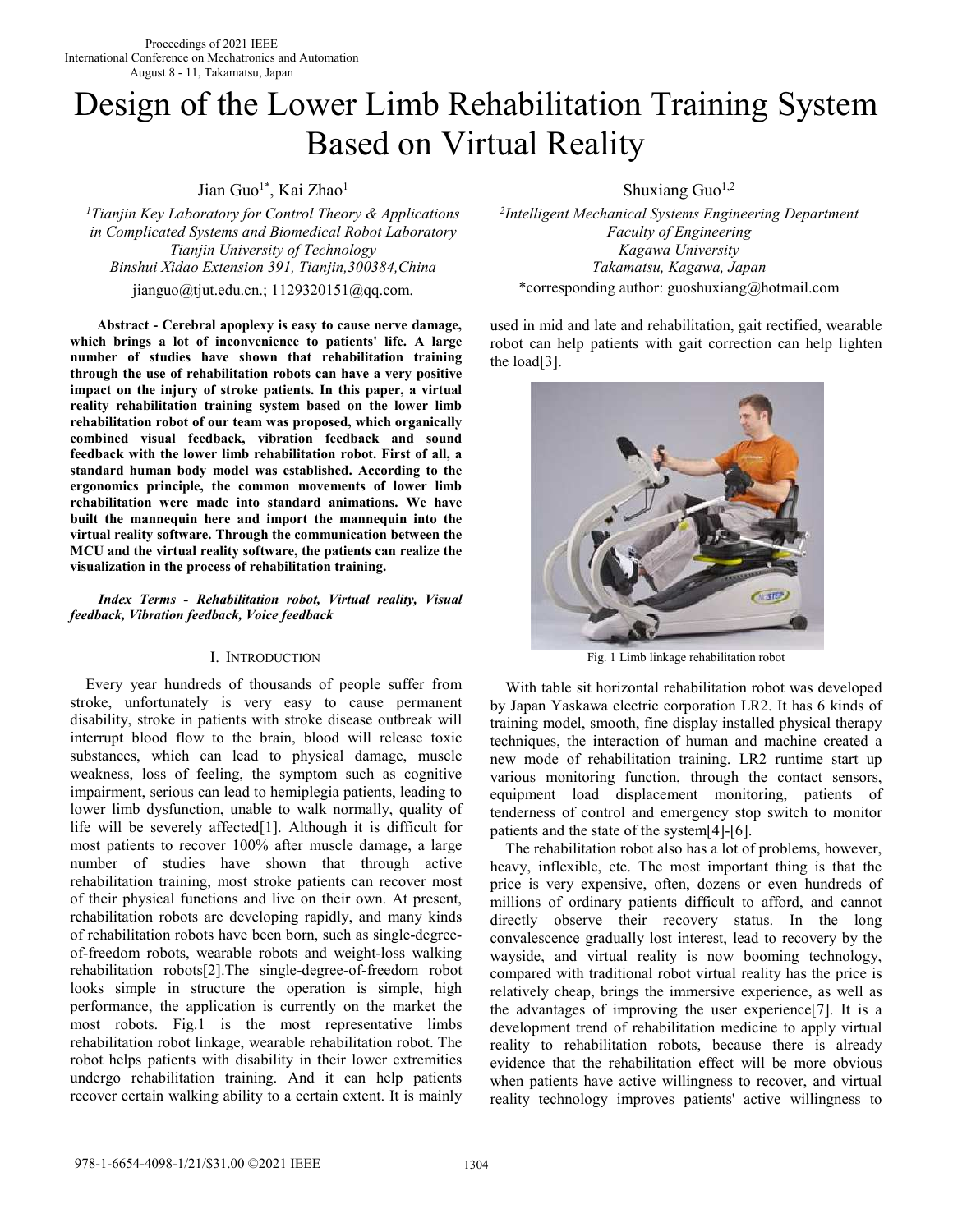recover, which has a very positive effect on patients' rehabilitation.

In recent years, our team has carried out a lot of research on it. Based on the research of, this study will develop a set of lower limb rehabilitation training system based on virtual reality. Lower limb rehabilitation movement data is picked by three-axis inertial attitude sensor, through the laboratory of lower limb model to interact with virtual reality software, through the action of repeated training can be very good for rehabilitation training, real-time visual feedback but let patients observed their own motion, provide real-time motion data to prevent action is not standard cause secondary damage, at the same time can make the training more interesting.

The following is a brief introduction to the content of this paper. Section Ⅱis an overview of the system, which mainly introduces the system process, sensor data acquisition and data processing, attitude calculation and Kalman filtering of the character model, as well as the application of Arduino development board and sensor. Section Ⅲ is about the production of character model, animation production and the interactive control of Arduino and Unity character model. Section IV of the experiment and conclusion, mainly introduces the lower limb rehabilitation robot and virtual reality combined experiments and experimental results. Section Vis the summary and prospect of the whole article.

# II. SYSTEM OVERVIEW

This design establishes the model and animation of the system in Maya software. Use Unity3D software to build training scenes[8]. In this article, the virtual character is introduced to synchronize data with the lower limb robot. The upper computer plays the presupposed rehabilitation actions, and the patient learns the actions in the animation, drives the model uniformly, and observes the actions of the patient. Safety thresholds for the patient's trunk and back during rehabilitation exercise were set to prevent the patient from secondary injury caused by non-standard movements[9]. The overall block diagram of the system is shown in Fig. 2.



## *A. Sensor data acquisition and processing*

In this paper, the sensor MPU6050 is used for data acquisition, which consists of four parts: accelerometer, gyroscope, DMP and temperature sensor[10].

Formally known as six axis Motion gyroscope sensor can measure 3 d acceleration, the three dimensional angular velocity and the three dimensional point of view, is referred to as "six axis", because it is a 6 axis Motion processing components, contains 3 shaft axis of gyroscope, accelerometer and 3 can be output triaxial acceleration and three-axis angular velocity, respectively, and then according to the above the original data in DMP (Digital Motion Processor, Digital sports Processor) calculated using algorithm fusion of three axis Angle data[11].

## (1) Attitude solution method

In the three-dimensional space, the world coordinate system can better help us obtain the specific position of the target. The coordinate system of the sensor MPU6050 is shown in the figure below. Therefore, in order to better obtain the data of the sensor, we need to settle all directions of the sensor[11].



Fig. 3 The coordinate system of MPU6050

The MPU6050 provides attitude measurement and resolution, in which there are several important concepts, Euler Angle and quaternion being the two most important concepts[12].

Euler Angle is used to represent the rotation of an object around the coordinate axis in three-dimensional moving space, that is to say, the posture of an object at any moment in the process of motion can be represented by Euler Angle. This method is the most common way of representing the position of an object.

Quaternion is a super complex number,  $Q = (Q0, Q1, Q2,$ Q3), the first is the real number, the last three is the real number of the imaginary part, can be understood as a fourdimensional space, that is, the original three-dimensional space with a rotation Angle added. It is more convenient to express Euler angles in terms of quaternions[13]. The following part will explain how the Euler Angle is converted into a quaternion

Firstly, Euler Angle is used to describe a plane rotation, that is, coordinate transformation The initial position of the coordinate system is the familiar plane rectangular coordinate system, which can be rotated by a degree counterclockwise to obtain a new coordinate system. The schematic diagram is shown in Fig. 4. A new coordinate system can be obtained after the coordinate system rotates by an Angle of α[12]. The relationship between vectors after rotation is shown in Equation (1).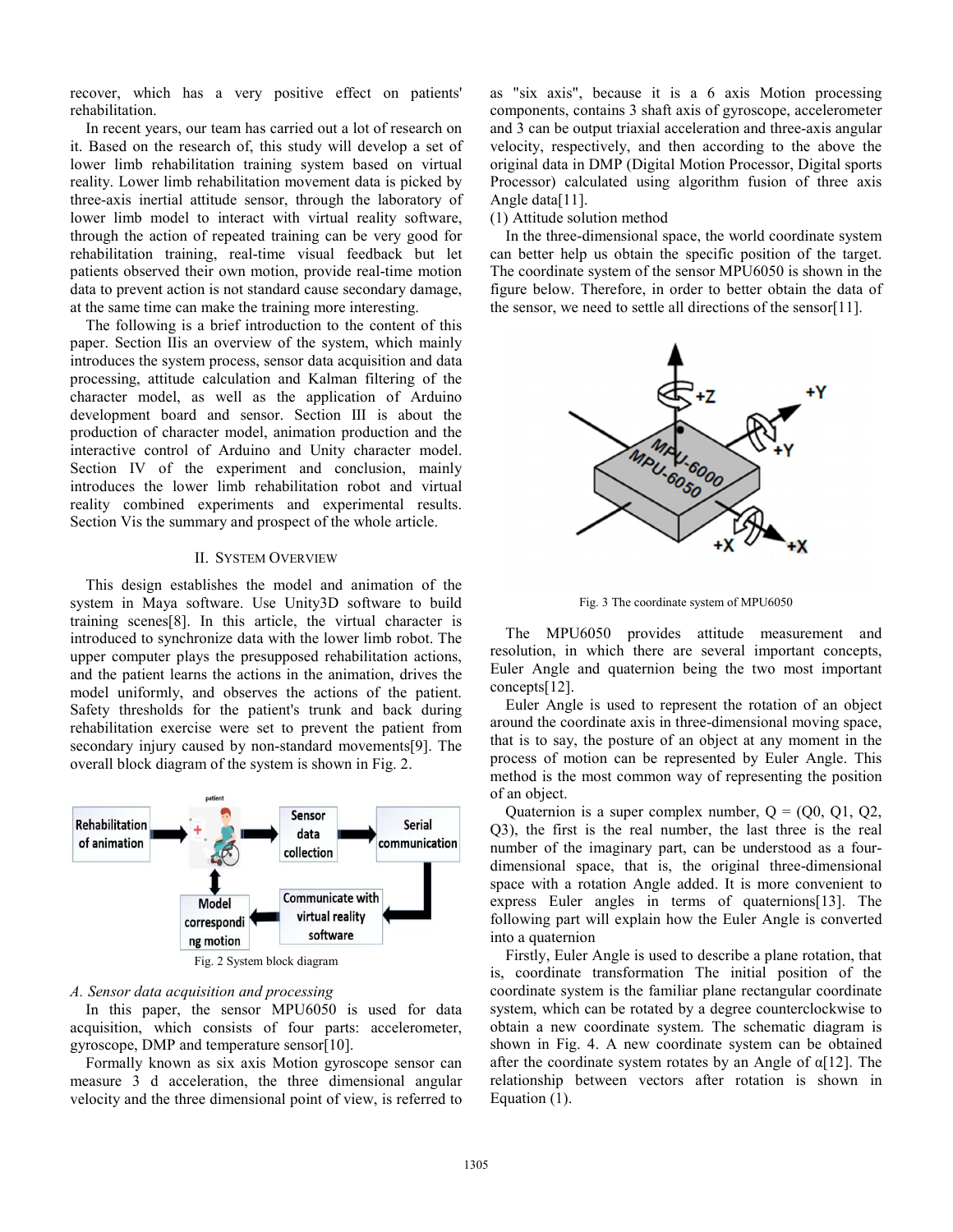

Fig. 4 Rotate the coordinate system

$$
\begin{cases}\nr_{x2} = OA + AB + BC \\
r_{y2} = DE - AD\n\end{cases} \tag{1}
$$

Convert that to matrix form:

$$
\begin{bmatrix} r_{x2} \\ r_{y1} \\ r_{z1} \end{bmatrix} = \begin{bmatrix} \cos \alpha & \sin \alpha & 0 \\ -\sin \alpha & \cos \alpha & 0 \\ 0 & 0 & 1 \end{bmatrix} \begin{bmatrix} r_{x1} \\ r_{y1} \\ r_{z1} \end{bmatrix}
$$

After sorting out, we get:

$$
r^{1} = \begin{bmatrix} r_{x1} \\ r_{y2} \\ r_{z1} \end{bmatrix}
$$
 (3)

⑵

$$
r^2 = \begin{bmatrix} r_{x2} \\ r_{y2} \\ r_{z2} \end{bmatrix} \tag{4}
$$

$$
C_1^2 = \begin{bmatrix} \cos \alpha & \sin \alpha & 0 \\ -\sin \alpha & \cos \alpha & 0 \\ 0 & 0 & 1 \end{bmatrix} \tag{5}
$$

Where C is a rotation matrix. If the Euler Angle in threedimensional space rotates three times (suppose that  $\psi$ ,  $\theta$ ,  $\gamma$  are rotated about the three axes of ZYX respectively), the following matrices can be obtained:

$$
C_n^b = C_2^b C_1^2 C_n^1 = \begin{bmatrix} \cos\gamma & 0 & -\sin\gamma \\ 0 & 1 & 0 \\ \sin\gamma & 0 & \cos\gamma \end{bmatrix} \begin{bmatrix} 1 & 0 & 0 \\ 0 & \cos\theta & \sin\theta \\ 0 & -\sin\theta & \cos\theta \end{bmatrix} \begin{bmatrix} \cos\varphi & -\sin\varphi & 0 \\ \sin\varphi & \cos\varphi & 0 \\ 0 & 0 & 1 \end{bmatrix}
$$

$$
= \begin{bmatrix} \cos\gamma\cos\varphi + \sin\gamma\sin\theta\sin\varphi & -\cos\gamma\sin\varphi + \sin\gamma\cos\varphi\sin\theta & -\sin\gamma\cos\theta \\ \sin\gamma\cos\varphi - \cos\gamma\sin\theta\sin\varphi & -\sin\gamma\cos\varphi - \cos\gamma\cos\varphi\sin\varphi & \cos\gamma\cos\theta \end{bmatrix}
$$

To see attitude of Euler angles is intuitionistic and easy to understand, but the amount of calculation is very big, so we introduce the quaternion, the quaternion is a four dimensional space, for the convenience of said, we use  $q = (x, y, z)$ ,  $(w) =$ (v, w), in which v is a vector, w is real, the formulas to represent a quaternion, through a computer can converts Euler Angle quaternion, this sensor can control the characters in the animation model, and the error is small[14].

(2) Kalman filtering

Since we collect the attitude data of the sensor in real time, to make the data more accurate, we need to denoise the data[15]. Kalman filtering does not require the assumption that both signal and noise are stationary processes. For the system perturbations and observational errors at each moment, by processing the observational signals containing noise, an estimate of the true signal with the smallest error can be obtained in the sense of average, provided that some appropriate assumptions are made about their statistical properties[16][17].

The process of Kalman filtering is roughly as follows:

Step 1 the state variables are extrapolated forward

$$
\hat{x}_{\bar{k}} = A\hat{x}_{k-1} + Bu_{k-1}
$$
\nStep 2 calculate the error covariance

\n
$$
(6)
$$

 $P_{\bar{k}} = AP_{K-1}A^T + Q$  (7)

Step 3 calculate the Kalman gain

$$
K_k = \frac{P_k H^T}{H P_k H^T + R} \tag{8}
$$

Step 4 the estimate is updated by the observed variable ZK

$$
\hat{x}_K = x_{\bar{k}} + K_k (zk - H\hat{x}_{\bar{k}})
$$
\n(9)

Step 5 update the measurement error  $P_k = (I - K_k H) P_{\bar{K}}$  (10) Some of the letters mean:  $X_{k-1}$  and  $X_K$  represent the

posterior state values at time k-1 and k, respectively.

P represents the covariance, H is the transformation matrix of the state variable to the measurement, and ZK is the input of the measurement to the filtering.

In this paper, Kalman filtering was used to fit the collected data for denoising. The results are shown in Fig. 5, which shows that the data fitting degree after filtering is good.



#### *B Vibration feedback and sound feedback*

Studies have shown that visual feedback is considered to be the most complex feedback. Indirectly, visual feedback dominates other sensory feedback, but sometimes visual feedback can be confused[18]. To solve this problem, tactile feedback and visual feedback are introduced.

Auditory feedback can timely help patients to point out the non-standard degree of movement in rehabilitation training, convey important information to patients, and put forward the matters needing attention in the next cycle of training.

Vibratory haptic feedback has the characteristics of safety and low delay, and will not cause any harm to patients.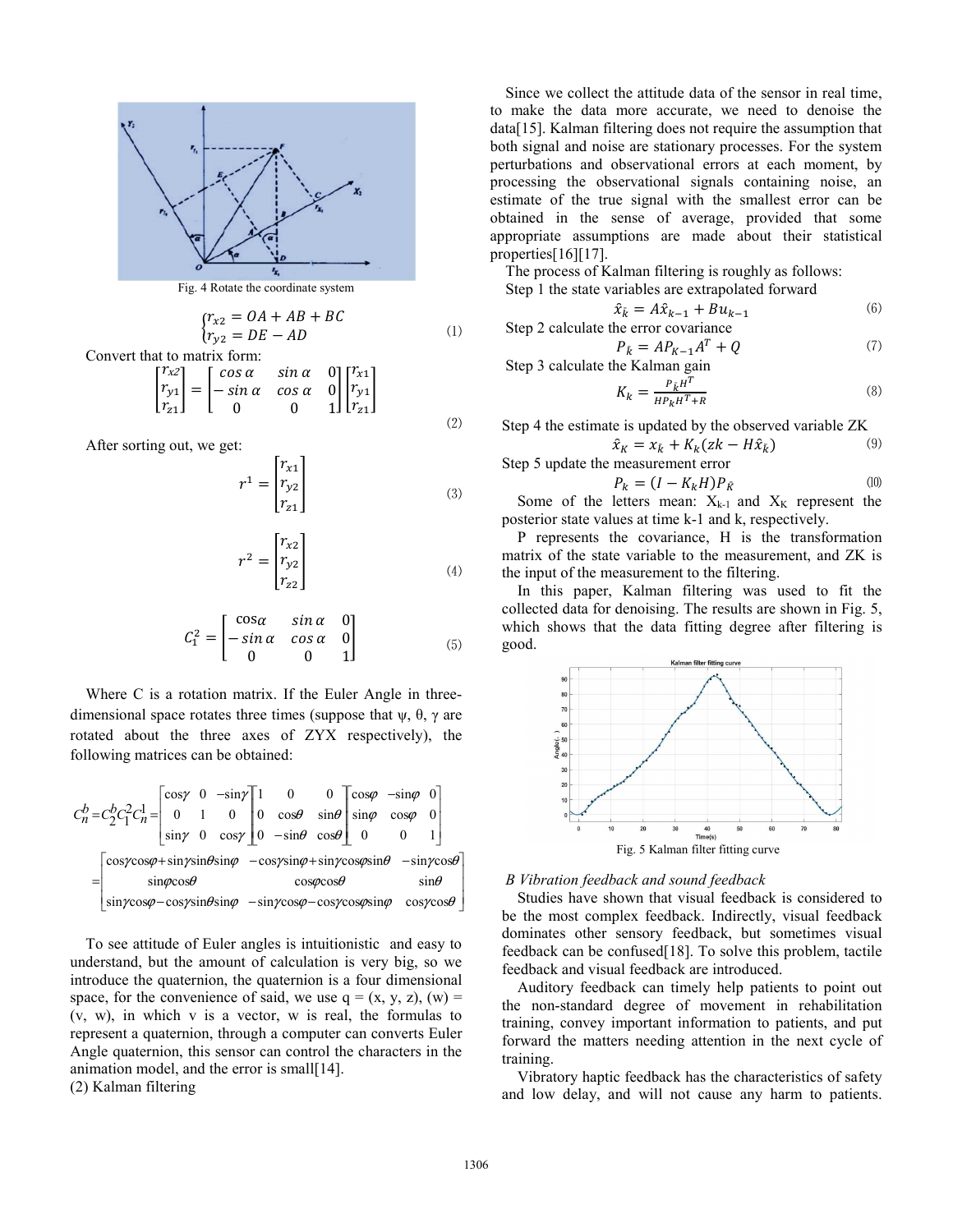Therefore, vibration feedback is often applied to favor patients' rehabilitation. The vibration feedback adopted in this paper is a vibration motor module, which is cheap, has strong vibration sense, obvious feedback, small volume and low delay time, which is in line with the design of this paper.

## III. MODEL BUILDING

For human lower limbs can't normal operation caused by stroke, rehabilitation exercise is an important way to restore the body function, for patients with early rehabilitation, does not need the movement of large and complex, but should pay attention to the frequency and normative rehabilitation exercise, avoid the secondary damage during rehabilitation, below is the early rehabilitation of lower limb commonly used a few simple actions[19].



Fig. 6 Moving down to common rehabilitation movements

## A. *Animation model making*

In this paper, Maya software is used for animation production. The content of the production is several commonly used lower limb rehabilitation movements in the figure above. The above several rehabilitation movements are based on sitting posture, and for the purpose of stimulating muscles, they are respectively sitting, flexing legs and stretching legs, sitting up, standing on one foot and reset[20].

A team of researchers in Thailand recruited dozens of volunteers and had them bend their heads every two minutes. They found that bending their heads at an Angle of 0 to 15 degrees had the lowest overall muscle tension and was most effective in preventing neck pain. The offset Angle of human head is shown in Fig. 7.



Fig. 7 Neck safety threshold



Fig.8 Animated character model

Similarly, the offset Angle of the trunk during the rehabilitation exercise is similar to Fig. 6.

When making animation, the character model is first established in Maya, and then the character skeleton is bound and the character skin is rubbed. The animation model is completed through the complete modeling process, and the model is shown in Fig.8.

*B. Unity3D character model.* 

In the same way, create another character model in Maya and import it into Unity3D.

Unity3D is a very excellent game engine software, which is also the key to realize human-computer interaction.

After the model is imported into Unity, the Unity control script is established in it. In order for the sensor to control the characters in Unity, the communication between Unity and Arduino should be written first, so that the data captured by the sensor can be transmitted to Unity. In the scene of Unity, the code controls the bones of the characters and further controls the characters through the bones.

# IV. EXPERIMENTAL RESULTS

*A Lower limb rehabilitation robot.* 

This article is based on the lower limb platform of our team. As shown in the Fig. below, the robot is composed of seven parts. After being worn, it penetrates the entire lower limb of the person. It consists of thighs, legs and other basic structures. In order to enhance the wearability, it also has a waist structure, so that it can be worn more firmly. At the same time, the four motors not only ensure enough power, but also control the weight of the whole robot. The thigh, knee, and lower leg are connected in sequence, which has sufficient flexibility. While ensuring wearing comfort, a safety threshold is set to prevent accidents. The robot is equipped with a pressure sensor to determine the user's movement intention according to the pressure of the user's legs in various directions, to change the motor speed to obtain different torques, and to provide a rehabilitation platform for the patient. Previous research has proved the reliability and practicability of the platform. The schematic diagram of the robot platform structure is shown in Fig. 9.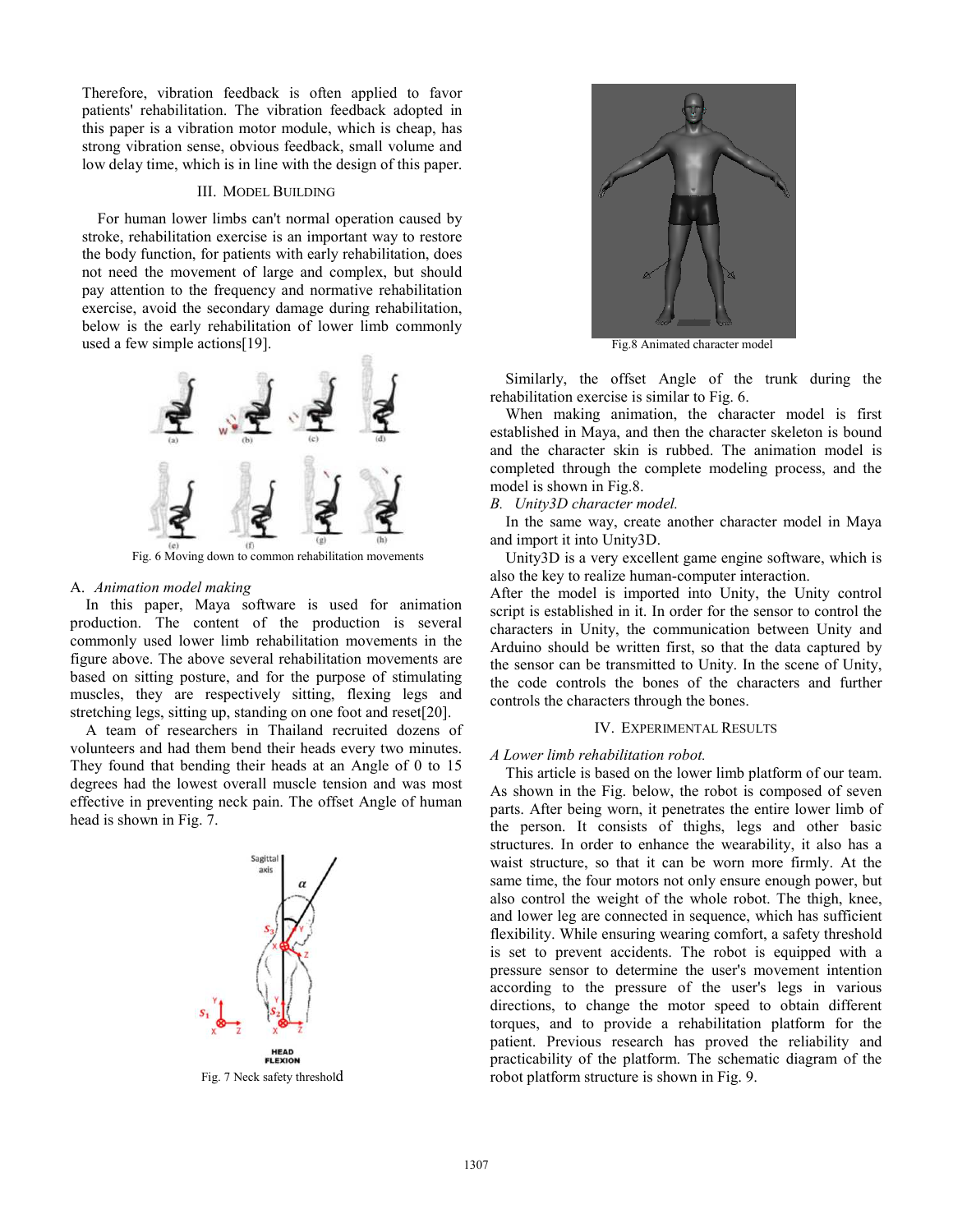

As the rehabilitation movement is a continuous process, it requires high control accuracy. If hydraulic and pneumatic transmission are adopted, the control accuracy and response speed will be greatly reduced. However, the motor transmission has a fast response speed, and the control method is simple and high precision. Patients wear the robot to complete virtual reality rehabilitation training, so the selection of sensor position is very important. In the second chapter of this paper, the selection of sensor direction under world coordinates has been introduced, and the following will analyze where the sensor needs to be placed. The sensor can be fixed on the human body, but it is more troublesome, and easier to fall off, so this design will be fixed on the sensor rehabilitation robot. Already know in unity3d, movement is one of the characters by controlling the bones in the body further control character movement, so all people bone places need to put sensors, this sensor placement is roughly coinciding with the robot's legs, waist, after testing the sensor location in red highlighted above. Since both the robot and the character model mentioned in this paper are symmetrical, the sensor position on the other side is in a symmetrical position.

#### *B The experimental results.*

This article mentioned each standard rehabilitation action time as follows, the first is seated, as ready to action, time of 168 frames, 2 it is seated leg, the leg lift 90 $\degree$  120 frames, action process 48 frames, the next move is to stand, the time length of 240 frames, the last action to stand on one foot, the time length of 168 frames, standards of animation is beautiful mark contains 24 frames.

After all the actions have been played, the animation returns to the initial state, and each action continues to be repeated. The following four pictures represent a part of each action when the animation is played.

In this article chose the five healthy subjects, respectively, for many times without any feedback training, training with visual feedback and visual feedback and vibration feedback of training, training with visual feedback vibration feedback and auditory feedback, record bend sensor values, observe each training neck and back beyond the number of preset thresholds to prove that a variety of sensory feedback training attitude play a positive role on the patients.



Fig. 10 Lower limb rehabilitation

The experimental results are shown in Fig. 11 and Fig. 12. Fig. 11 is the value of the torso bending sensor and Fig. 12 is the value of the back value of the torso bending sensor.



In the two pictures, the green curve is the initial value of the sensor, the curve of the light blue respectively represents the preset threshold of the trunk and neck, exceeds the threshold, will be accompanied by the emergence of vibration feedback and voice feedback. The black dotted line means no feedback when subjects were recovered when the torso and neck point of view, the red dotted line refers to the visual feedback and